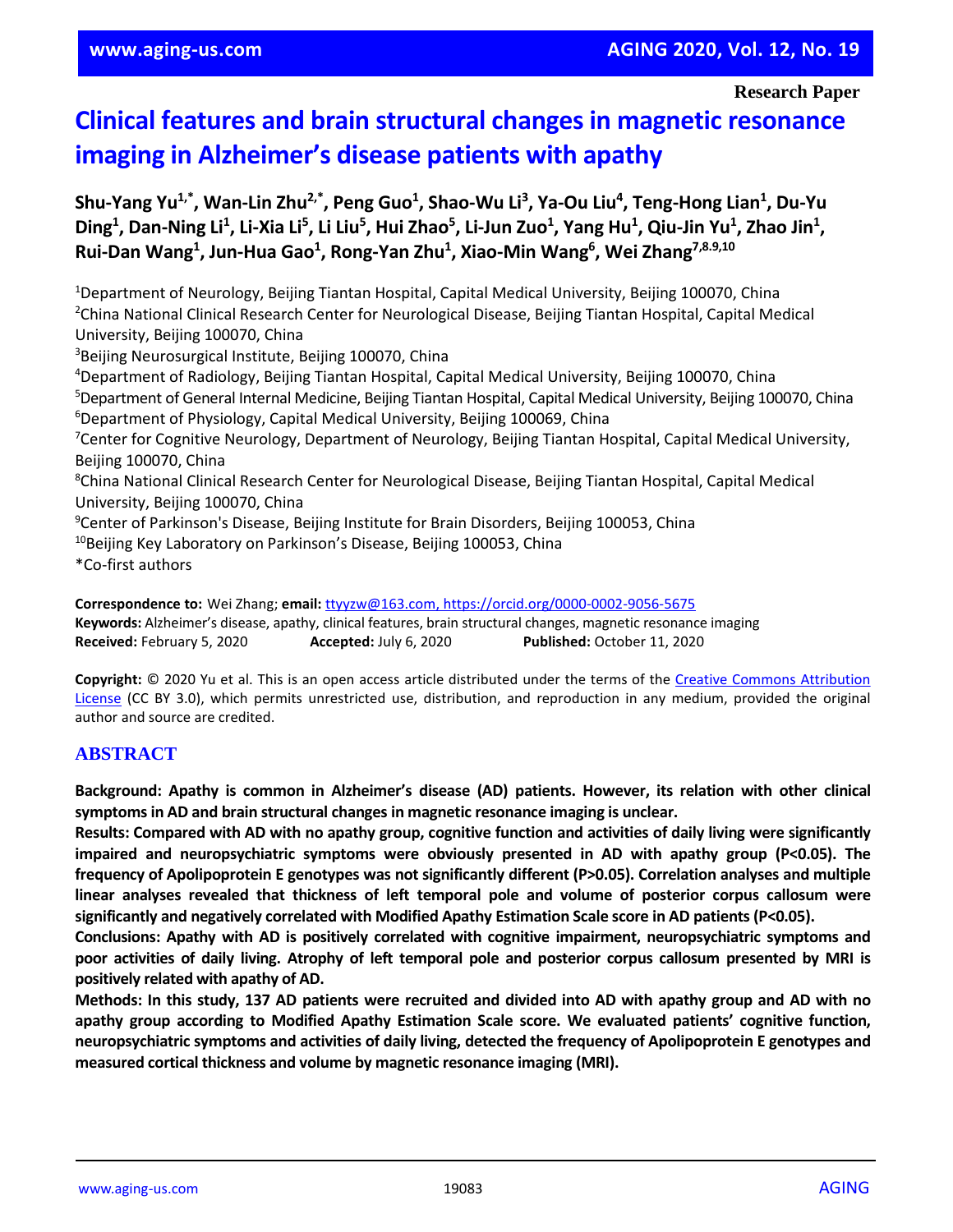# **INTRODUCTION**

Apathy is characterized by the loss of or diminished motivation in at least two out of three domains: goaldirected behavior, cognitive activity and emotion. Apathy is the most common neuropsychiatric symptom in patients with Alzheimer's disease (AD). Based on the score of apathy in Neuropsychiatric Inventory (NPI), a group reported the prevalence of apathy to be 2% in cognitively normal persons, 39% in mild cognitive impairment (MCI) due to AD, and 51% in mild AD [1]. The same group also reported a 1-month prevalence of 72% among 50 outpatients with mild to severe AD, which demonstrated an increased prevalence of apathy as dementia severity worsened [2]. Apathy has been proposed to be a signal of imminent cognitive decline [3, 4] and future risk for dementia in patients with AD [5]. Thus, clinicians should pay great attention to this easily ignored neuropsychiatric symptom in AD. Neuropsychiatric symptoms in AD, such as apathy, depression, aggression, agitation, sleep disruption and psychosis were recognized as the important manifestations of AD, which were expressed to varying degrees throughout the course of AD [6]. Apathy often coexists with other neuropsychiatric symptoms, thus, they may share some pathogenic mechanisms. However, the unique pathogenic process of apathy and its relation to other neuropsychiatric symptoms still remain unknown.

Brain structural studies by magnetic resonance imaging (MRI) in AD patients reported an association between apathy and abnormalities in the anterior cingulate cortex and its connections with the orbitofrontal cortex and the basal ganglia [7]. From the anterior cingulate cortex, efferent fibers project to the head of the caudate, substantia nigra and ventral anterior nucleus of thalamus, then the circuit is closed by projections from the thalamus back to the anterior cingulate cortex. The anterior cingulate cortex is considered as the key structure of this circuit. However, damage in other brain areas, such as subcortical and brainstem, etc., is also reported to be related to apathy. In a word, apathy is an important symptom of AD, and studies about the relation between apathy and brain structural changes in MRI are few and the results are not consistent yet.

## **RESULTS**

In this study, 66 of 137 (48.2%) AD patients had apathy. Comparison of demographics information between AD-A and AD-NA groups showed that gender, age, disease duration and educational level were not significantly different (P>0.05) (Table 1). Correlation analyses suggested that MAES score was not associated with age and disease duration (P>0.05).

Compared with AD-NA group, the score of MMSE scale was significantly decreased and the scores of NPI and ADL scales were significantly increased in AD-A group (P<0.05). Correlation analyses demonstrated that the MAES score was significantly and negatively correlated with the score of MMSE scale, and the scores of NPI and ADL scales were significantly and positively correlated with the score of MMSE scale  $(P<0.05)$  (Table 1).

The frequency of ApoE genotypes, including  $\epsilon$ 2/ $\epsilon$ 2,  $\epsilon$ 2/ ε3, ε2/ ε4, ε3/ ε3, ε3/ ε4, and ε4/ ε4, was not significantly different between AD-A and AD-NA groups (P>0.05) (Table 2).

Spearman correlation analyses indicated that the thicknesses of left cuneus and left temporal pole, and the volume of posterior corpus callosum were significantly and negatively correlated with MAES score (P<0.05) (Tables 3, 4 and Figures 1–3).

Incorporation of confounding factors, such as age, disease duration, the scores of MMSE and NPI, further multiple linear analyses revealed that the score of MAES was independently correlated with the thickness of left temporal pole and the volume of posterior corpus callosum, which could explain 24.2% and 11.1% variance of the thickness and volume of above brain structures, respectively (Table 5).

## **DISCUSSIONS**

In this study, the frequency of apathy in AD patients reached up to 48.2%. A meta analyses covering 25 studies reported a prevalence of apathy in AD ranging from 19% to 88%, with a mean prevalence of 49%. The heterogeneity of apathy frequency across studies might depend upon the apathy scale used, disease severity and education level [8]. However, all these studies demonstrated that apathy was very common in AD patients.

We didn't find significant differences in age, gender, disease duration and education level between the AD-A and AD-NA groups. However, the score of MMSE scale was significantly lowered in AD-A group, and was negatively correlated with MAES score (P<0.05). Some scholars speculated that apathy might be in the chain of causality leading to symptomatic AD by virtue of its effect on the brain, such as activations of the neuroendocrine axis [9]. In this context, the symptom of apathy might reflect an underlying pathology or brain state that was causally linked to the development of pathology and related cognitive symptoms of AD [9].

Besides apathy, depression, anxiety and other neuropsychiatric symptoms (NPSs) are very common in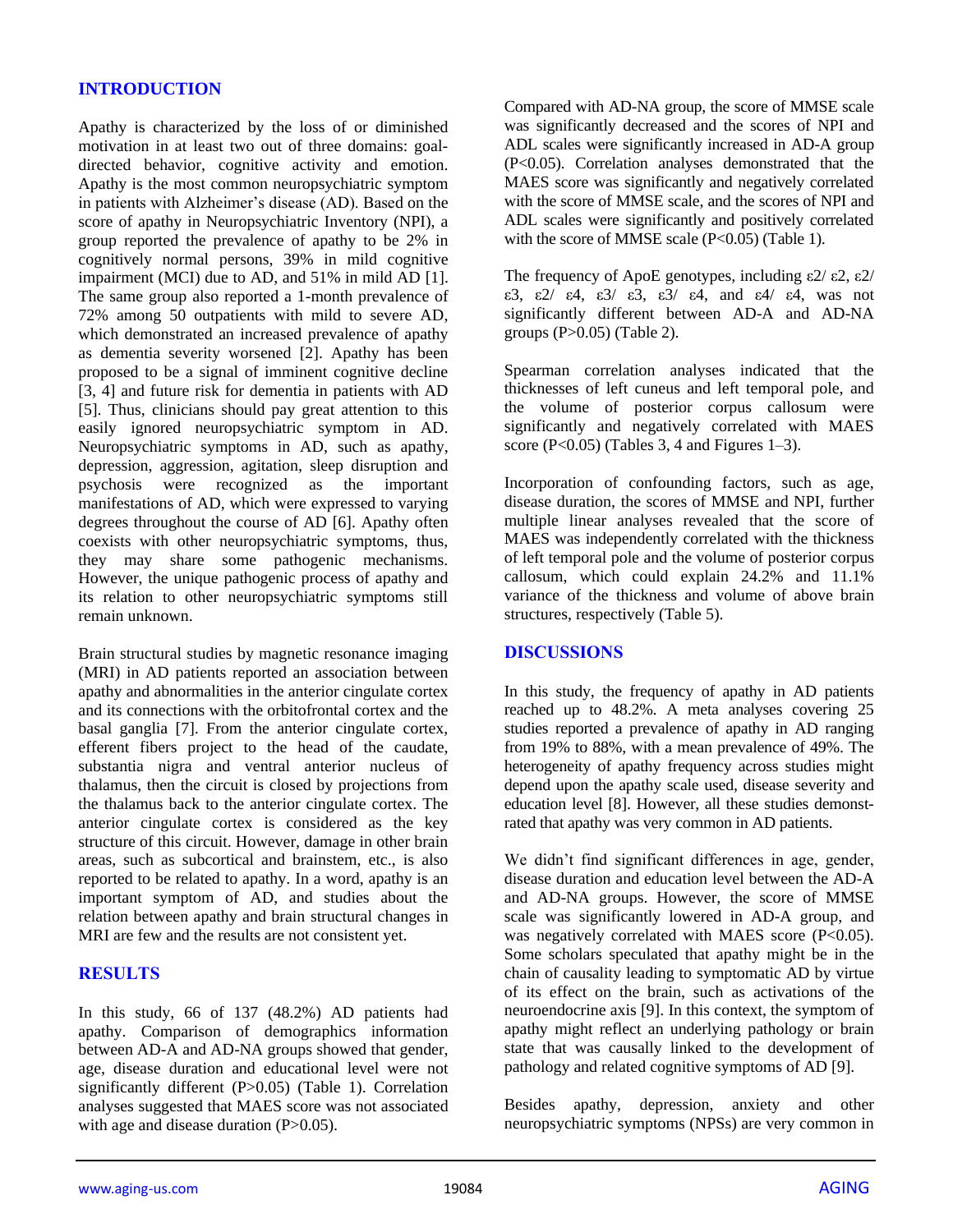AD. NPSs bring about heavy care burdens to the family members of AD patients, and thus most patients have to be hospitalized. NPSs typically emerge in three phases, with irritability, depression and nighttime behavior changes in phases 1, anxiety, appetite changes, agitation and apathy in phases 2, and elation, hallucinations,

| Demographic variables                      | <b>AD-NA</b> group<br>AD-A group |                      | (P value) | Coefficient      |
|--------------------------------------------|----------------------------------|----------------------|-----------|------------------|
|                                            | $(66 \text{ cases})$             | $(71 \text{ cases})$ |           | P value          |
| Gender                                     |                                  |                      | 0.889     |                  |
| Male $[case (%)]$                          | 24 (36.4%)                       | 28 (39.4%)           |           |                  |
| Female [case $(\%)$ ]                      | 42 (63.6%)                       | $43(60.6\%)$         |           |                  |
| Age [year, median (quartile)]              | 66.5(59.0~77.25)                 | 67.5(60.0~76.3)      | 0.510     | $-0.021(0.811)$  |
| Disease duration [year, median (quartile)] | $3.0(2.0-5.0)$                   | $2.0(1.5-4.3)$       | 0.115     | 0.133(0.128)     |
| Educational level                          |                                  |                      | 0.294     |                  |
| Illiteracy [case $(\%)$ ]                  | $4(6.1\%)$                       | $2(2.8\%)$           |           |                  |
| Primary school [case (%)]                  | 13 (19.7%)                       | 9(12.7%)             |           |                  |
| Middle school $[case (%)]$                 | 15 (22.7%)                       | 18 (25.4%)           |           |                  |
| High school [case $(\%)$ ]                 | 22 (33.3%)                       | 18 (25.4%)           |           |                  |
| College and above $[case (%)]$             | 11(16.7%)                        | 23 (32.4%)           |           |                  |
| $MMSE3$ [scores, median (quartile)]        | $18.0(9.5 \times 25.0)$          | $26.0(23.0-29.0)$    | $0.000*$  | $-0.527(0.000*)$ |
| $NPI4$ [scores, median (quartile)]         | 5.5(1.3~19.8)                    | $1.0(0-3.0)$         | $0.000*$  | $0.468(0.000*)$  |
| $ADL5[scores, median (quartile)]$          | $27.0(20.0 - 54.0)$              | 20.0(20.0~24.0)      | $0.000*$  | $0.443(0.000*)$  |

#### **Table 1. Demographic variables of AD-A** <sup>1</sup> **and AD-NA**<sup>2</sup> **groups.**

\*P<0.007 after Bonferroni correction. <sup>1</sup>AD-A: Alzheimer's disease with apathy, <sup>2</sup>AD-NA: Alzheimer's disease with no apathy,<sup>3</sup> MMSE: Mini-Mental State Examination, <sup>4</sup> NPI: Neuropsychiatric Symptom Inventory, <sup>5</sup> ADL: Activities of Daily Living.

#### **Table 2. The frequencies of ApoE**<sup>1</sup> **genotypes of AD-A** <sup>2</sup> **and AD-NA**<sup>3</sup> **groups.**

| ApoE genotypes                       | AD-A group<br>$(33 \text{ cases})$ | AD-NA group<br>$(37 \text{ cases})$ | P value |
|--------------------------------------|------------------------------------|-------------------------------------|---------|
| $\epsilon$ 2/ $\epsilon$ 2[case (%)] | $0(0\%)$                           | $0(0\%)$                            | 0.602   |
| $\epsilon$ 2/ $\epsilon$ 3[case (%)] | $3(9.0\%)$                         | $3(8.1\%)$                          |         |
| $\epsilon$ 2/ $\epsilon$ 4[case (%)] | $0(0\%)$                           | $1(2.7\%)$                          |         |
| $\epsilon$ 3/ $\epsilon$ 3[case (%)] | $20(60.6\%)$                       | 26(78.8%)                           |         |
| $\epsilon$ 3/ $\epsilon$ 4[case (%)] | 9(27.3%)                           | $7(18.9\%)$                         |         |
| $\epsilon$ 4/ $\epsilon$ 4[case (%)] | $1(3.0\%)$                         | $0(0\%)$                            |         |

<sup>1</sup> ApoE: Apolipoprotein E, <sup>2</sup>AD-A: Alzheimer's disease with apathy, <sup>3</sup>AD-NA: Alzheimer's disease with no apathy.

# **Table 3. Spearman correlation analyses between the cortical thickness and MAES score.**

| <b>Cortical thickness of</b><br>left hemisphere | <b>Coefficient</b><br>(P value) | <b>Cortical thickness of</b><br>right hemisphere | <b>Coefficient</b><br>(P value) |
|-------------------------------------------------|---------------------------------|--------------------------------------------------|---------------------------------|
| Caudal anterior cingulate                       | $-0.126(0.457)$                 | Caudal anterior cingulate                        | $-0.068(0.690)$                 |
| Caudal middle frontal cortex                    | $-0.260(0.121)$                 | Caudal middle frontal cortex                     | $-0.161(0.341)$                 |
| Cuneus                                          | $-0.362(0.028*)$                | Cuneus                                           | $-0.203(0.229)$                 |
| Entorhinal cortex                               | $-0.002(0.992)$                 | Entorhinal cortex                                | 0.000(1.000)                    |
| Fusiform                                        | $-0.141(0.404)$                 | Fusiform                                         | $-0.138(0.416)$                 |
| Inferior parietal cortex                        | $-0.074(0.664)$                 | Inferior parietal cortex                         | $-0.205(0.223)$                 |
| Inferior temporal cortex                        | $-0.098(0.564)$                 | Inferior temporal cortex                         | $-0.135(0.426)$                 |
| Isthmus cingulate                               | 0.008(0.964)                    | Isthmus cingulate                                | $-0.052(0.760)$                 |
| Occipital cortex                                | $-0.157(0.354)$                 | Lateral occipital cortex                         | $-0.121(0.474)$                 |
| Orbitofrontal cortex                            | $-0.127(0.453)$                 | Lateral orbitofrontal cortex                     | $-0.063(0.712)$                 |
| Gyrus lingualis                                 | $-0.272(0.103)$                 | Gyrus lingualis                                  | $-0.212(0.209)$                 |
| Medial orbitofrontal cortex                     | 0.106(0.532)                    | Medial orbitofrontal cortex                      | 0.078(0.648)                    |
| Middle temporal cortex                          | $-0.013(0.939)$                 | Middle temporal cortex                           | $-0.020(0.905)$                 |
| Parahippocampi                                  | $-0.057(0.738)$                 | Parahippocampi                                   | $-0.009(0.956)$                 |
| Paracentral cortex                              | $-0.212(0.208)$                 | Paracentral cortex                               | $-0.088(0.603)$                 |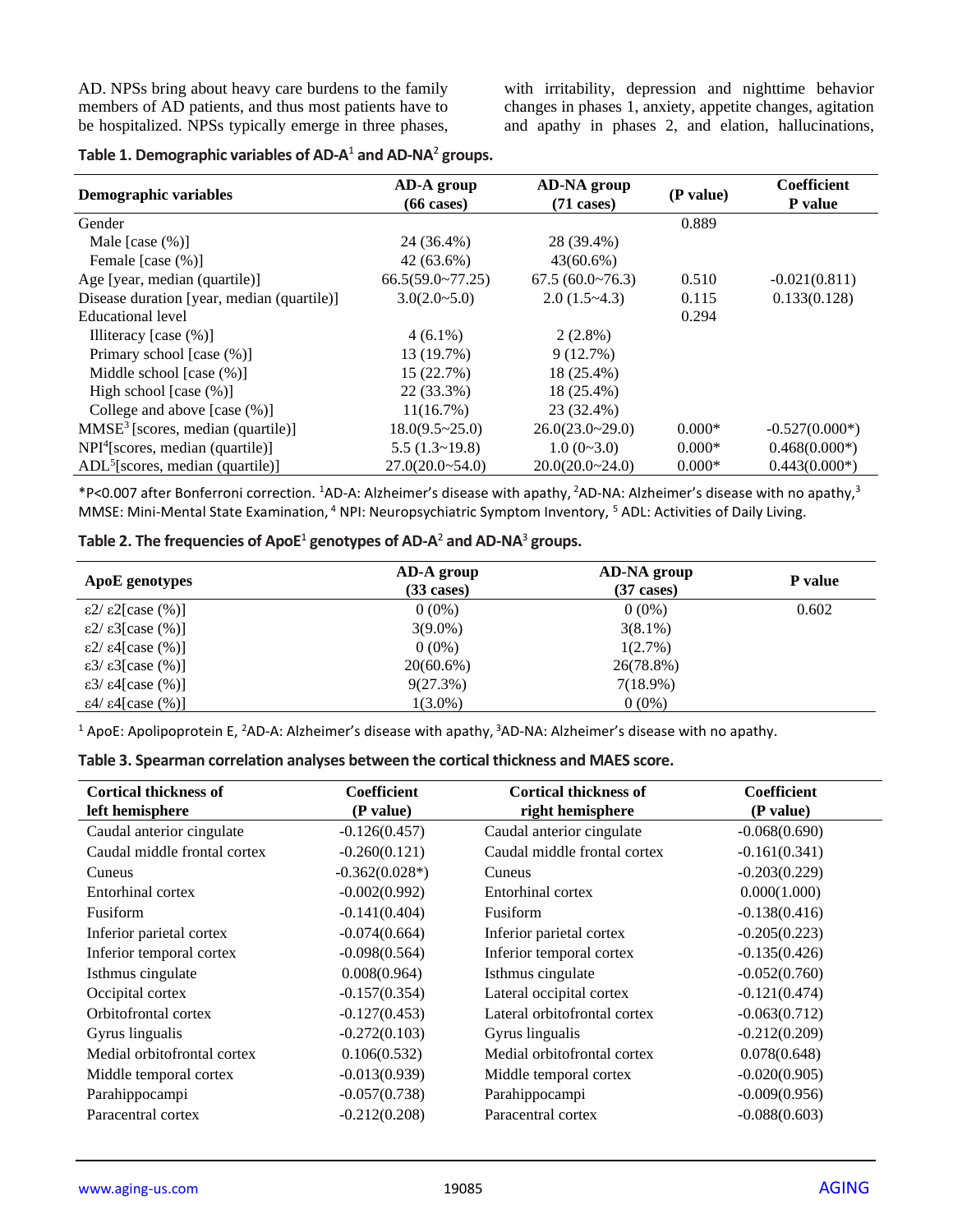| Pars opercularis              | $-0.229(0.173)$  | Pars opercularis              | 0.092(0.590)    |
|-------------------------------|------------------|-------------------------------|-----------------|
| Pars orbitalis                | $-0.070(0.682)$  | Pars orbitalis                | 0.142(0.041)    |
| Pars triangularis             | 0.033(0.848)     | Pars triangularis             | 0.107(0.528)    |
| Pericalcarine cortex          | $-0.218(0.195)$  | Pericalcarine cortex          | 0.004(0.984)    |
| Postcentral cortex            | $-0.064(0.707)$  | Postcentral cortex            | $-0.196(0.244)$ |
| Posterior cingulate           | $-0.134(0.429)$  | Posterior cingulate           | 0.011(0.950)    |
| Precentral cortex             | $-0.151(0.371)$  | Precentral cortex             | $-0.043(0.803)$ |
| Precuneus                     | $-0.145(0.392)$  | Precuneus                     | $-0.059(0.730)$ |
| Rostral anterior cingulate    | $-0.029(0.867)$  | Rostral anterior cingulate    | $-0.155(0.360)$ |
| Rostral middle frontal cortex | 0.158(0.350)     | Rostral middle frontal cortex | 0.026(0.880)    |
| Superior frontal cortex       | $-0.177(0.294)$  | Superior frontal cortex       | $-0.082(0.631)$ |
| Superior parietal cortex      | $-0.247(0.141)$  | Superior parietal cortex      | $-0.192(0.256)$ |
| Superior temporal cortex      | $-0.129(0.447)$  | Superior temporal cortex      | $-0.032(0.852)$ |
| Supramarginal cortex          | $-0.168(0.319)$  | Supramarginal cortex          | $-0.096(0.572)$ |
| Frontal pole                  | 0.140(0.409)     | Frontal pole                  | $-0.067(0.695)$ |
| Temporal pole                 | $-0.451(0.005*)$ | Temporal pole                 | 0.048(0.777)    |
| Transverse temporal cortex    | $-0.209(0.214)$  | Transverse temporal cortex    | 0.054(0.753)    |
| Insula                        | $-0.153(0.365)$  | Insula                        | $-0.188(0.266)$ |
| Mean                          | $-0.214(0.204)$  | Mean                          | $-0.157(0.355)$ |

\*: P<0.05.

# **Table 4. Spearman correlation analyses between the cortical volume and MAES score.**

| The volume of grey matter        | <b>Coefficient (P value)</b> |  |  |
|----------------------------------|------------------------------|--|--|
| <b>Left hemisphere</b>           |                              |  |  |
| Hippocampus                      | $-0.187(0.268)$              |  |  |
| Amygdala                         | $-0.156(0.356)$              |  |  |
| Accumbens area                   | $-0.050(0.767)$              |  |  |
| <b>Thalamus Proper</b>           | $-0.041(0.811)$              |  |  |
| Caudate                          | $-0.292(0.079)$              |  |  |
| Putamen                          | $-0.163(0.334)$              |  |  |
| Pallidum                         | $-0.014(0.932)$              |  |  |
| <b>Right hemisphere</b>          |                              |  |  |
| Hippocampus                      | $-0.041(0.800)$              |  |  |
| Amygdala                         | $-0.132(0.417)$              |  |  |
| Accumbens area                   | $-0.016(0.925)$              |  |  |
| <b>Thalamus Proper</b>           | $-0.044(0.798)$              |  |  |
| Caudate                          | $-0.237(0.158)$              |  |  |
| Putamen                          | $-0.275(0.100)$              |  |  |
| Pallidum                         | $-0.183(0.258)$              |  |  |
| Posterior corpus callosum        | $-0.384(0.019*)$             |  |  |
| Middle posterior corpus callosum | $-0.057(0.740)$              |  |  |
| Central corpus callosum          | $-0.061(0.722)$              |  |  |
| Middle anterior corpus callosum  | $-0.085(0.615)$              |  |  |
| Anterior corpus callosum         | $-0.255(0.128)$              |  |  |
| Left cortex                      | $-0.228(0.175)$              |  |  |
| Right cortex                     | $-0.214(0.203)$              |  |  |
| <b>Total cortex</b>              | $-0.232(0.168)$              |  |  |
| Sub cortical gray matter         | $-0.231(0.168)$              |  |  |
| <b>Total Gray matter</b>         | $-0.230(0.170)$              |  |  |

\*: P<0.05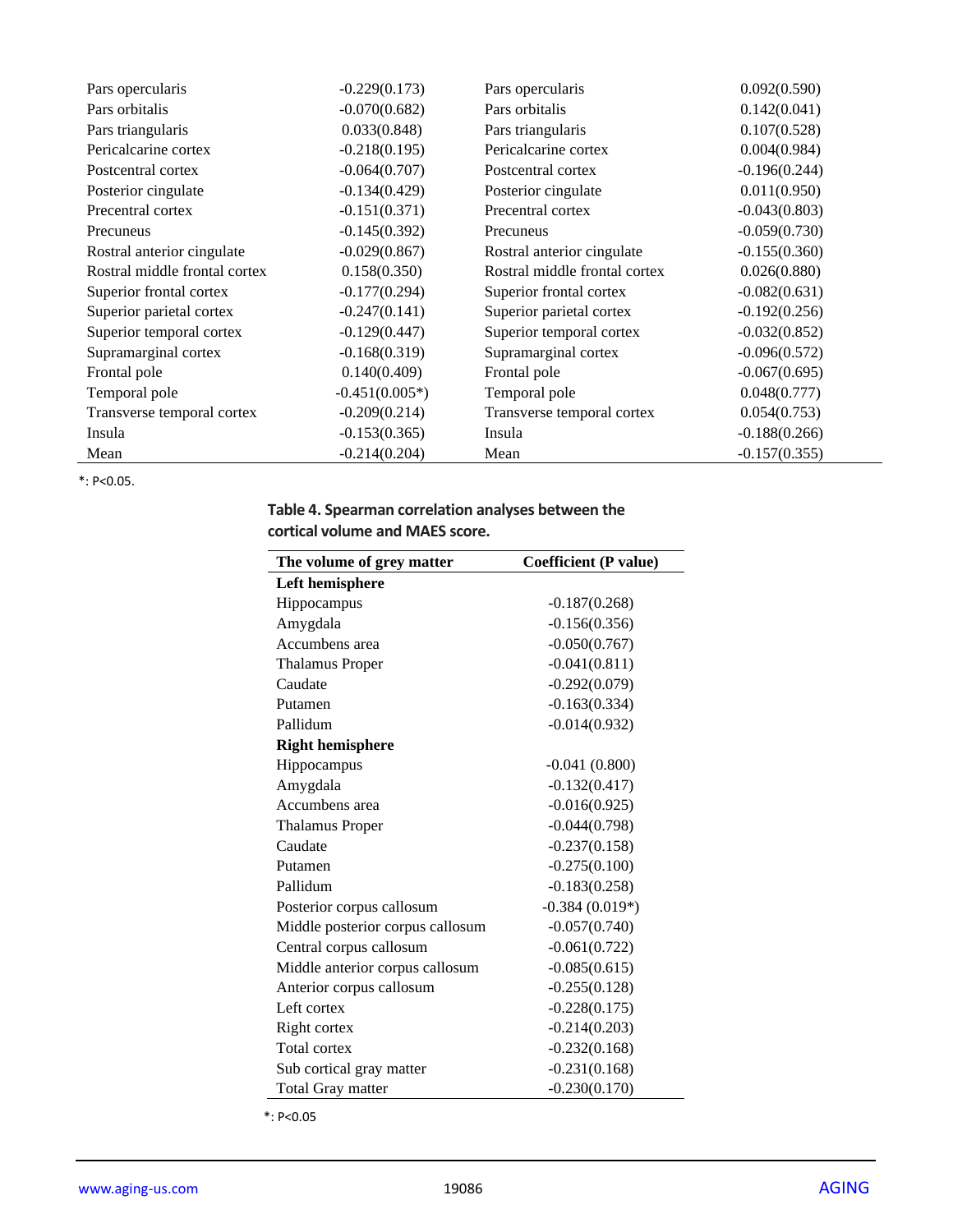delusions and disinhibition in phases 3 [10]. AD pathology was found in the key locations of the limbic system, including the amygdala, basal forebrain, hypothalamus and brainstem. For example, neurofibrillary tangles were abundant in the amygdala, as well as basal nucleus of Meynert, locus coeruleus, substantia nigra, dorsal raphe nucleus and hypothalamus of AD patients. These brain regions were important for mediating many aspects of emotional experience and regulating appetite, sleep and circadian rhythms [11]. Thus, the common



**Figure 1. Correlation between the Modified Apathy Evaluation Scale (MAES) score and the volume of posterior corpus callosum in AD patients.**



**Figure 2. Correlation between the Modified Apathy Evaluation Scale (MAES) score and the cortical thickness of left cuneus in AD patients.**

pathological changes might explain the substantial overlap and close relation among these symptoms.

In this investigation, it was found that apathy significantly compromised the ADL of AD patients. Other studies also observed that apathy caused impairment in the functional activities of AD patients [12]. Therefore, clinicians should pay great attention to the early identification and intervention of apathy and thus improve the quality of life of AD patients.

The ε4 allele of ApoE is the most robust risk gene for the late onset AD. Individuals carrying ε4 allele of ApoE had significantly increased risk of AD compared with those carrying ε3 allele. By contrast, ε2 allele decreased the risk of AD [13, 14]. However, there is no evidence indicating the direct association between ApoE genotype and apathy of AD. In this investigation, the frequency of all ApoE genotypes, including  $\epsilon$ 2/ $\epsilon$ 2, ε2/ ε3, ε2/ ε4, ε3/ ε3, ε3/ ε4, and ε4/ ε4, was not significantly different between the AD-A and AD-NA groups (P>0.05),which demonstrated that ApoE genotype had no influence on apathy in AD patients. Previous study showed the evidence that both APOE ε4 and apathy increased the risk of AD, and the hazard of developing AD was almost eleven times higher for ε4 carriers with apathy [15]. In another study, apathy and APOE ε4 were both associated with the reduced levels of brain-derived neurotrophic factor (BDNF) in AD patients, which was considered as a pathogenic event of AD [16]. However, a systematic review and metaanalysis including 53 studies found no association between apathy and APOE  $\varepsilon$ 4 [17], which was



**Figure 3. Correlation between the Modified Apathy Evaluation Scale (MAES) score and the cortical thickness of left temporal pole in AD patients.**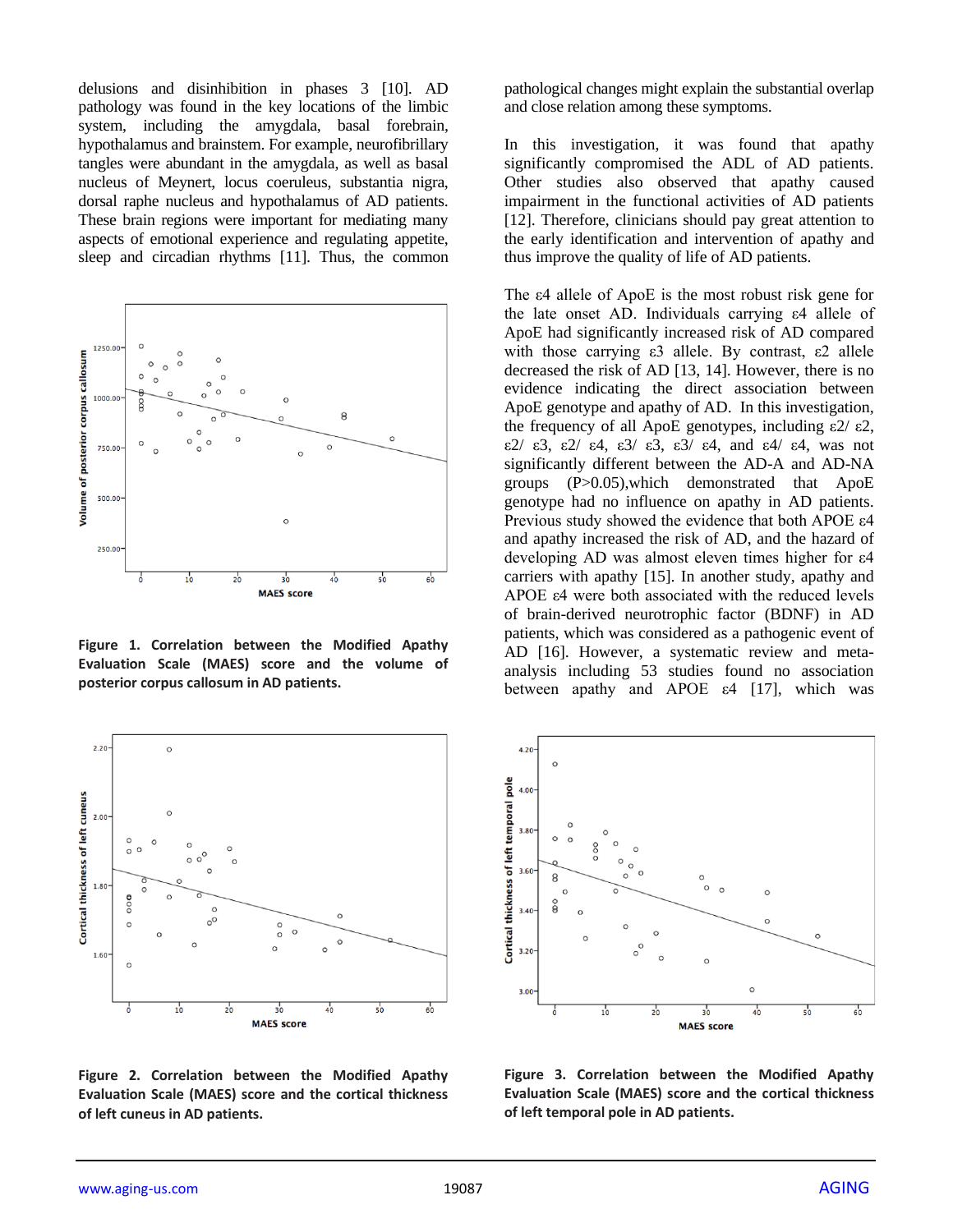| <b>Factors</b>               | <b>Included</b><br>variables | <b>Excluded</b><br>variables                            | β        | ${\bf P}$ | $\Delta R^2$ | Adjusted $\mathbb{R}^2$ |
|------------------------------|------------------------------|---------------------------------------------------------|----------|-----------|--------------|-------------------------|
| Left cuneus                  | <b>MMSE</b>                  | Age, disease<br>duration, NPI and<br><b>MAES</b> scores | 0.422    | $0.016*$  | 0.178        | 0.151                   |
| Left temporal pole           | <b>MEAS</b>                  | Age, disease<br>duration, NPI and<br><b>MMSE</b> scores | $-0.516$ | $0.002*$  | 0.267        | 0.242                   |
| Posterior corpus<br>callosum | <b>MEAS</b>                  | Age, disease<br>duration, NPI and<br><b>MMSE</b> scores | $-0.373$ | $0.035*$  | 0.139        | 0.111                   |

| Table 5. Multiple linear regression analyses between the cortical thickness/volume and related factors. |  |  |  |  |
|---------------------------------------------------------------------------------------------------------|--|--|--|--|
|---------------------------------------------------------------------------------------------------------|--|--|--|--|

\*: P<0.05.

consistent with our results. We suspected that ApoE ε4 and apathy might share some common pathogenic mechanisms underlying the development of AD, such as reduced BDNF level, but directly related to each other.

In this investigation, we found that the atrophy of temporal pole presented by MRI was independently associated with apathy in AD patients. A previous study reported that the decreased thickness of inferior temporal cortex was associated with more severe apathy over time after adjusting for multiple covariates, such as sex, age, APOE genotype, premorbid intelligence, memory performance, processing speed, antidepressant use and AD duration [18]. Another cross-sectional study recruiting 46 patients with probable AD showed the medial temporal atrophy was significantly associated with apathy (odds ratio =1.605, adjusted  $P = 0.042$ ) [19]. As far as we know, this is the first investigation reporting the association between the temporal pole atrophy and apathy in AD patients. Temporal pole is the part of the limbic system, involves in detecting, integrating and filtering relevant emotional, sensory and autonomic information. It can help the target brain area to generate behavioral responses to significant stimuli and participates in the process of awakening, reaction to threat and rewarding. Thus, we suspect that the atrophy of the left temporal pole may play a role on the apathy with AD.

In this study, it was also found the atrophy of posterior corpus callosum presented by MRI was independently associated with apathy in AD patients. In a previous study performed on 37 patients with moderate to severe AD in nursing home, the results displayed that the bilateral damage of the corpus callosum detected by tensor imaging (DTI) of MRI was associated with the severity of apathy (cluster size 2435, p < 0.0005, familywise-error-corrected) [20]. In another DTI study, fractional anisotropy (FA) value in the genu of corpus callosum in AD patients with apathy was significantly decreased than those without apathy; additionally, FA values of the genu, body and splenium of corpus callosum were negatively correlated with the severity of apathy in the apathetic AD patients [21], indicating a close association between the extensive white matter damage in corpus callosum and apathy. However, this is the first report that the atrophy of temporal pole is associated with apathy in AD patients. Corpus callosum is connected with the broad regions of cortex and provides a link between cortical with subcortical structures, hence, damage to the integrity of corpus callosum and corresponding regions (including temporal cortex) might slow down the initiation, prolong the reaction time on task, and eventually cause apathy in AD patients [21].

This research indicated that the atrophy of the above two brain regions, the left temporal pole and posterior corpus callosum, were both related to apathy in AD patients. Cortical atrophy presented by MRI might be due to the degeneration or loss of neurons and glial cells. However, the pathological changes in abovementioned brain regions that are exactly correlated to apathy of AD need further explorations through brain autopsy.

Anterior cingulate (ACC) or orbitofrontal cortex (OFC) were previously reported in AD patients. It was observed that apathy was significantly related to the atrophy of ACC and OFC presented by MRI [7, 18, 22–24]. ACC and OFC are all involved in evaluating actions and outcomes through efferences to the basolateral amygdala and nucleus accumbens. Interestingly, amygdala and nucleus accumben are all connected with dorsolateral prefrontal cortex (DLPFC), and accordingly cause the deficits in decision-making and response to initiation. Autopsy study also supported this view. It was reported that tau in small clusters within the right ACC was associated with apathy in AD patients, and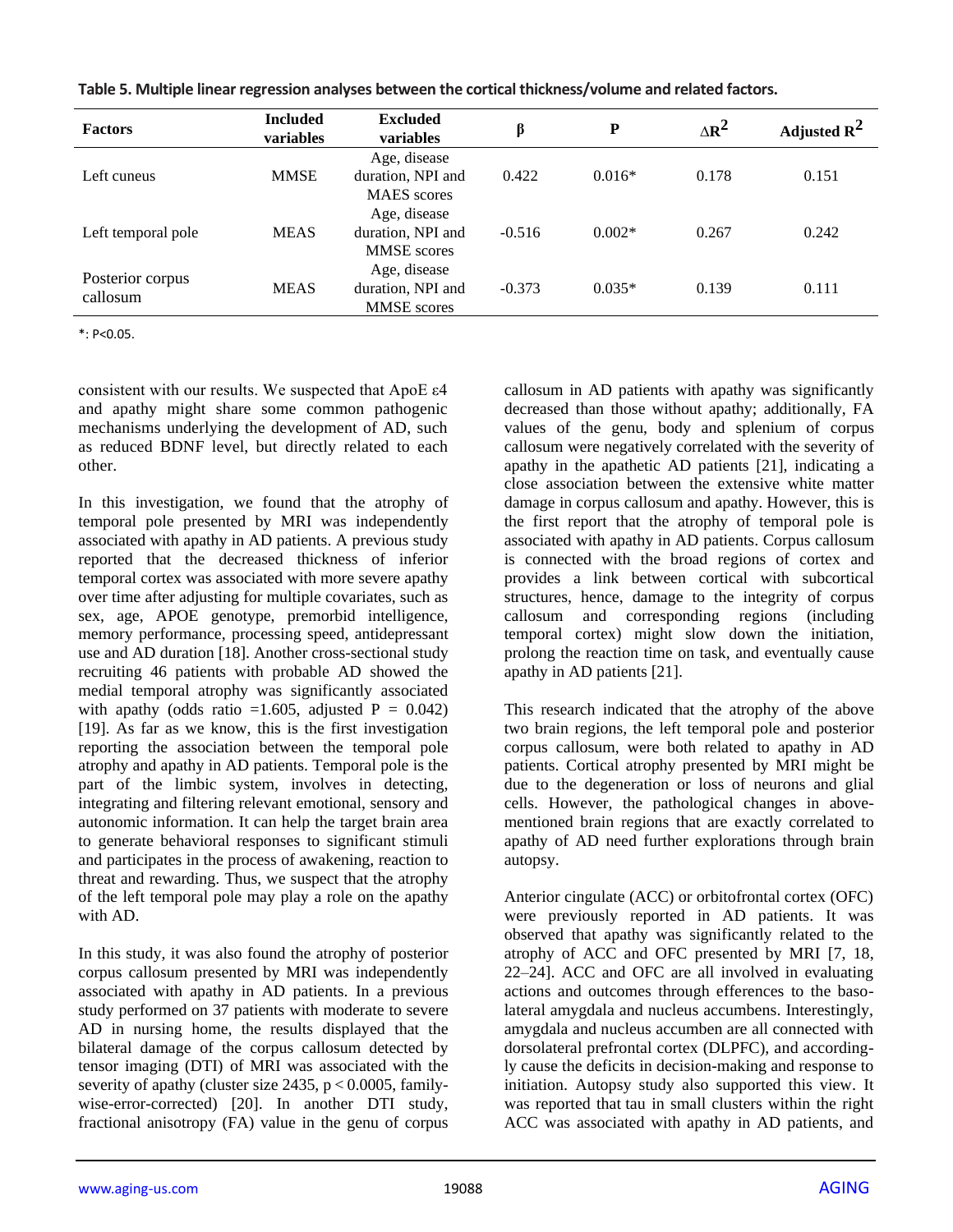this phenomenon was particularly pronounced in the individuals with more amyloid [25], implying that atrophy of ACC might be resulted from AD pathology and consequently related to apathy in AD patients. In addition to ACC or OFC, it was reported that the neuroimaging change of other brain areas, including anterior insula [22], internal capsule [20], posterior cingulate cortex, adjacent lateral cortex, bank of superior temporal sulcus [26]**,** medial frontal cortex, pars triangularis and supplementary motor area [27], were also associated with apathy in AD patients. However, the related autopsy data is barely reported.

The results from different studies were not consistent. These discrepancies might be due to the differences in the severity of AD or the methodology used. For example, in this study, we included the score of MMSE scale as a confound factor to eliminate the influence caused by cognitive performance, whereas cognitive performance was not controlled in most of the previous studies [20]. Secondly, apathy is characterized by the loss of or diminished motivation in goal-directed behavior, cognitive activity or emotion. A previous study displayed an association between the lesion of orbital-medial prefrontal cortex and emotional blunting, and between the lesion of the medial prefrontal cortex and deficit of thinking [28]. Another study showed the evidence indicating the anatomical distinction among the different components of apathy [20].Therefore, each individual might have different type of apathy with different brain structures affected. Hence, the heterogeneity of the population studied might lead to the discrepancy of the results. Accordingly, further investigations distinguishing different subtypes of apathy are urgently needed.

This investigation has limitations. Firstly, we did not consider contextual factors that might impact motivation, such as whether AD patients were provided with the activities that might interest them, and whether the background of each patient was enriched to avoid social isolation. Secondly, there was a lack of follow up evaluation, which was very important for understanding the brain structural changes in MRI with time extending in patients with AD-A. Thirdly, the data from normal people cohort will be collected because it is very helpful for identifying the difference among normal subjects, AD-A group and AD-NA group.

In summary, apathy is a very common symptom of AD. It is positively and significantly correlated with cognitive decline and neuropsychiatric symptoms, and significantly compromises the quality of life for AD patients. Atrophy of left temporal pole and posterior corpus callosum presented in MRI may be positively correlated with apathy of AD. The novel findings from this investigation may provide new insights into the clinical features and neuroimaging mechanisms potentially underlying the apathy of AD.

# **MATERIALS AND METHODS**

#### **Subjects**

This is a cross-sectional study. A total of 137 AD patients were consecutively recruited from April 2014 to April 2017. All patients were diagnosed with typical phenotype of AD according to the International Working Group-2 criteria [29]. The exclusion criteria were as follows: the presence of neurological disorders that might affect cognition besides AD, including cerebrovascular diseases, dementia with Lewy bodies, frontotemporal dementia, corticobasal degeneration, Parkinson's disease, multiple sclerosis, epilepsy, etc; the presence of depression or other major mental health disorders; the presence of conditions that might interfere with the completion of clinical assessments and MRI.

Among 137 AD patients, 52 cases (37.2%) were male, ages were 45-93 years old with an average of 68; 85 cases (62.5%) were female and ages were 42-88 years old with an average of 68.

All AD patients were evaluated by Modified Apathy Evaluation Scale (MAES). MAES [30] is a modified version of Apathy Evaluation Scale (AES) [31], which is an abridged version of an apathy scale designed by Robert Mann. In the evaluation, an examiner read 14 questions for each patient, and the patient chose the level for each question among "not at all", "slightly", "some" and "a lot". Total score ranges from 0 to 42 point (s), and the higher score indicates more severe apathy. MAES scale was first recommended for apathy assessment in patients with Parkinson's disease by Movement Disorders Society [32] and its sensitivity and specificity were reported as 66% and 100%, respectively in Parkinson's disease patients, by using a cut-off value of 14 points [30]. It was also found that the intra- and interrater reliability were very high [9]. In this investigation, patients with MAES score >14 and  $\leq$ 14 were divided into AD with apathy (AD-A) group and AD with no apathy (AD-NA) group, respectively. The mean score of AD-A group was significantly higher than that of AD-NA group  $[26.5(18.8~37.0)$  vs.  $5.0(0-9.0), P=0.000$ ].

Patients' demographic information, including gender, age, age onset, disease duration and educational level, et al, was collected. Disease duration was based on the retrospective clinical information of the illness timeline.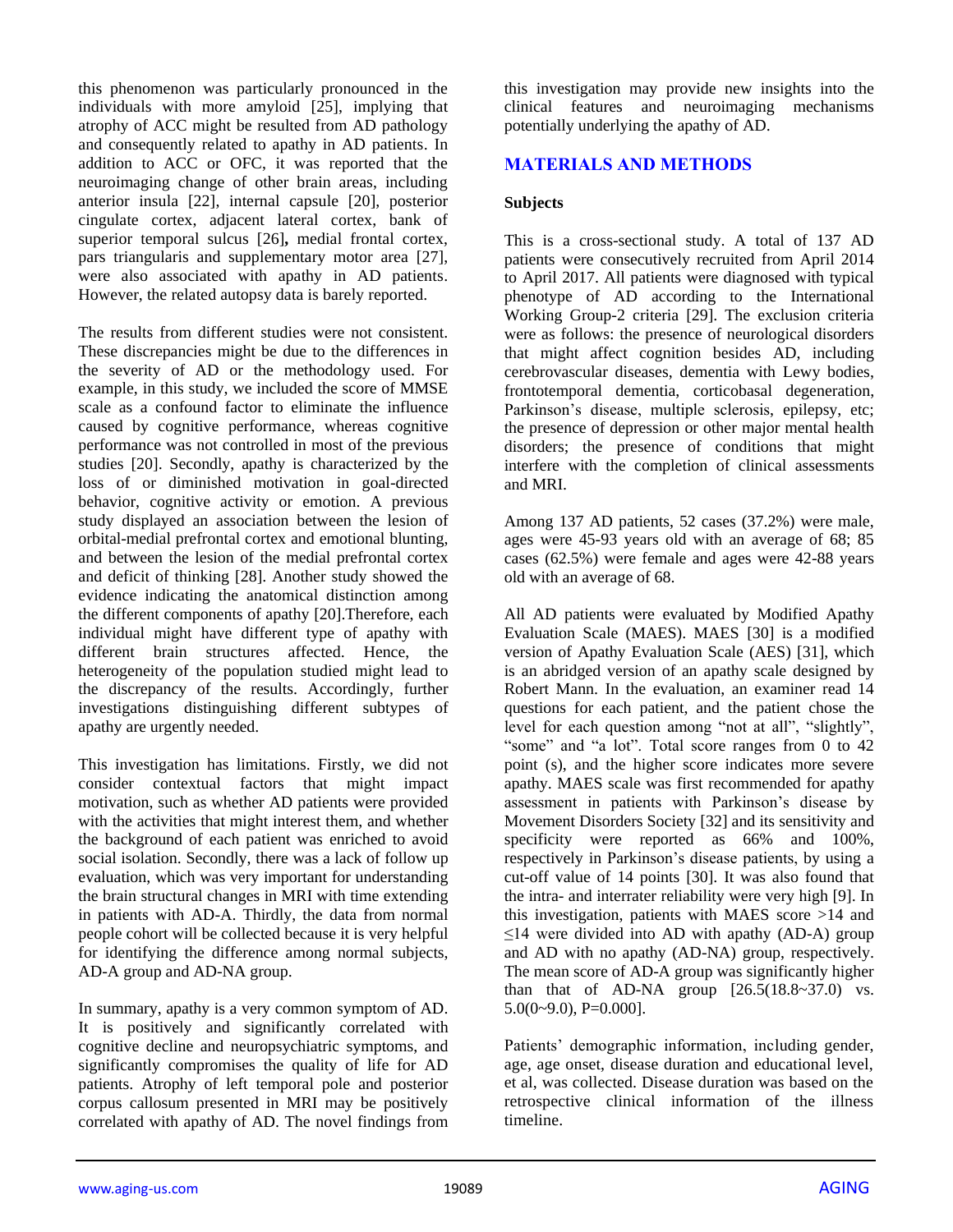#### **Assessments of clinical symptoms**

Global cognitive function was assessed by Mini-Mental State Examination (MMSE) scale. Neuropsychiatric symptoms were evaluated by Neuropsychiatric Symptom Inventory (NPI) and quality of life was rated by Activities of Daily Living (ADL) scale.

## **Detection of Apolipoprotein E (ApoE) genotypes**

In 137 patients, 74 patients simultaneously participated in an AD genetic study and were detected ApoE genotypes, including  $\epsilon$ 2/ $\epsilon$ 2,  $\epsilon$ 2/ $\epsilon$ 3,  $\epsilon$ 2/ $\epsilon$ 4,  $\epsilon$ 3/ $\epsilon$ 3,  $\epsilon$ 3/ $\epsilon$ 4, and  $\epsilon$ 4/ $\epsilon$ 4. Blood from each patient was taken under fasting condition and detected ApoE genotype through Real Time Fluorescence Quantitative Polymerase Chain Reaction by using nucleic acid detection reagents (Youzhiyou company, Wuhan, China) in clinical laboratory of Beijing Tiantan Hospital.

## **Images collection and processing**

3.0T MRI system from the Siemens (Siemens, Germany) was used for the image study. After routine three-plane positioning, the T1-weighted threedimensional magnetization gradient echo sequence was used to get transverse brain images. The scanning range was from the cranial dome to the foramen magnum. The parameters were as followed: TR was 2300 milliseconds, TE was 2.3 milliseconds, TI was 900 milliseconds, the scanning field was 240 mm x 240 mm, the matrix was 256 x 256, the layer thickness was 1 mm and the interlayer spacing was 1 mm.

Two experts, who had 10-20 years' experience for neuroimage reading and had no idea about the clinical information of the patients were responsible for reading and evaluating images to exclude other neurological diseases. The studies were conducted independently and consensus agreements were reached by discussions if there were disagreements.

Cortical reconstruction and volumetric segmentation were performed with the Freesurfer image analysis suite, which was freely available for download online [\(http://surfer.](http://surfer.nmr.mgh.harvard.edu/) [nmr.mgh.harvard.edu/\)](http://surfer.nmr.mgh.harvard.edu/). The technical details of these procedures were described in prior publications [33, 34]. Briefly, this processing included motion correction and averaging [33] of multiple volumetric T1 weighted images (when more than one were available), removal of non-brain tissue by using a hybrid watershed/surface deformation procedure [35], automated Talairach transformation, segmentation of the subcortical white matter and deep gray matter volumetric structures (including hippocampus, amygdala, caudate, putamen and ventricles) [36], intensity normalization [37], tessellation

of the gray matter and white matter boundary, automated topology correction [38], and surface deformation following intensity gradients to optimally place the gray matter/white matter and gray matter/cerebrospinal fluid (CSF) borders at the location where the greatest shift in intensity defined the transition to the other tissue class [39].

Once the cortical models were completed, a number of deformable procedures were performed, including surface inflation [40], registration to a spherical atlas which was based on individual cortical folding patterns to match cortical geometry across subjects [40], parcellation of the cerebral cortex into units with respect to gyral and sulcal structure [41], and creation of a variety of surface based data, including maps of curvature and sulcal depth. This method used both intensity and continuity information from the entire three dimensional MRI volume in segmentation and deformation procedures to produce representations of cortical thickness, calculated as the closest distance from the gray matter/white matter boundary to the gray matter/CSF boundary at each vertex on the tessellated surface [42]. The maps were created by using spatial intensity gradients across tissue classes and were therefore not simply reliant on absolute signal intensity. The maps produced were not restricted to the voxel resolution of the original data, thus were capable of detecting submillimeter differences between groups. Procedures for the measurement of cortical thickness have been validated against histological analysis [43] and manual measurements [44]. Freesurfer morphometric procedures have been demonstrated to show good test-retest reliability across scanner manufacturers and across field strengths [45]. To extract reliable thickness and volume estimates, images where automatically processed with the longitudinal stream [34] in FreeSurfer. Specifically, an unbiased withinsubject template space and image was created by using robust, inverse consistent registration [33]. Several processing steps, such as skull stripping, Talairach transforms, atlas registration as well as spherical surface maps and parcellations are then initialized with common information from the within-subject template, significantly increasing reliability and statistical power [34].

## **Data analyses**

Statistical analyses were performed with SPSS Statistics 20.0 (IBM Corporation, NY, USA).

Continuous variables were presented as mean ± standard deviation and compared by 2-tailed t test if they were normally distributed, and presented as median (quartile) and compared by nonparametric test if they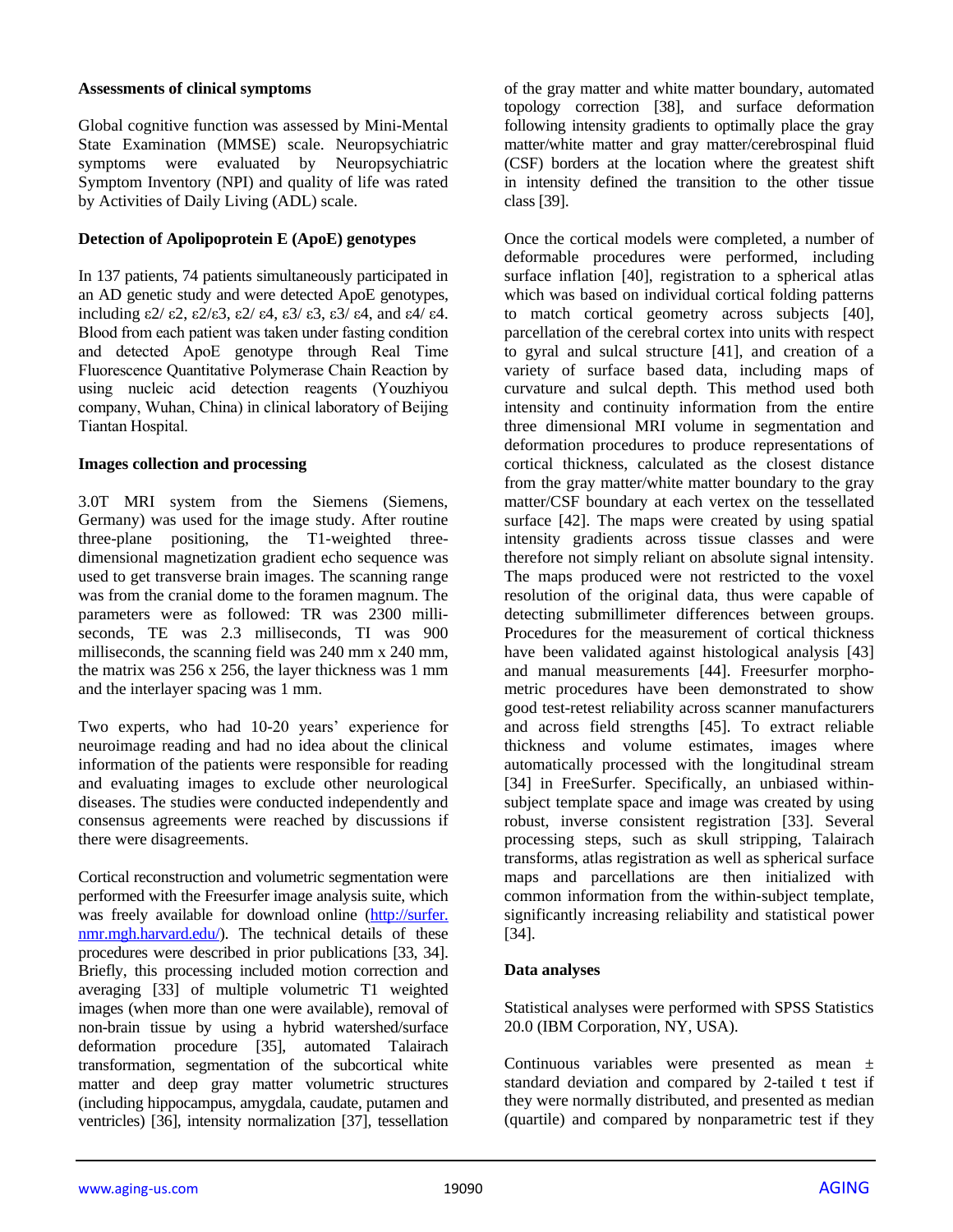were not normally distributed. Discrete variables were compared by Chi square test.

Demographic information, cognitive function, neuropsychiatric symptoms, quality of life and ApoE genotypes (ε2/ ε2, ε2/ε3, ε2/ ε4, ε3/ ε3, ε3/ ε4, and ε4/ ε4)were compared between AD-A and AD-NA groups. We have calculated the sample size before starting to recruit patients. Presuming the effect size =  $0.5$ ,  $\alpha = 0.5$ , power  $(1-\beta) = 0.8$ , the sample size of each group should be no less than 64. The patients recruited were 67 cases in AD-A group and 71cases in AD-NA group, both met the demand of the sample size. Bonferroni correction was performed and the corrected P value was significant when it was less than 0.007 (0.05/7=0.007).

Due to MAES score is ordinal data, Spearman correlation analyses and further multiple linear analyses were performed between the cortical thickness or volume and related factors, including age, disease duration, the scores of MMSE, NPI and MAES. Presuming the effect size = 0.3,  $\alpha = 0.5$ , power  $(1-\beta)$  = 0.8, the sample size should be no less than 82 cases. The total patients of this study were 137 cases, which met the demand of the sample size. The difference was considered to be significant when the P value was less than 0.05.

## **Abbreviations**

AD: Alzheimer's disease; AD-A: AD with apathy; AD-NA: AD with no apathy; MAES: Modified Apathy Estimation Scale; ApoE: Apolipoprotein E; MRI: Magnetic resonance imaging; NPI: Neuropsychiatric Inventory; MCI: Mild cognitive impairment; MMSE: Mini-Mental State Examination; ADL: Activities of daily living; NPSs: Neuropsychiatric symptoms; ACC: Anterior cingulate; OFC: Orbitofrontal cortex; DTI: Diffusion tensor imaging; FA: Fractional anisotropy; BDNF: Brain-derived neurotrophic factor.

# **AUTHOR CONTRIBUTIONS**

Conceptualization: Wei Zhang and Xiao-min Wang; Methodology: Wei Zhang, Shao-wu Li and Ya-ou Liu; Investigation: Shu-yang Yu, Wan-lin Zhu, Peng Guo, Teng-hong Lian, Du-yu Ding, Dan-ning Li, Li-xia Li, Li Liu, Hui Zhao, Li-jun Zuo, Yang Hu, Qiu-jin Yu, Zhao Jin, Rui-dan Wang, Jun-hua Gao, and Rong-yan Zhu; Formal Analysis: Shu-yang Yu; Writing-Original Draft Preparation: Shu-yang Yu.

# **ACKNOWLEDGMENTS**

We express sincere thanks to professor Gai-fen Liu of China National Clinical Research Center for Neurological Disease, Beijing Tiantan Hospital, Capital Medical University for providing the valuable advice for statistical analyses.

## **CONFLICTS OF INTEREST**

The authors declare no conflicts of interest.

## **FUNDING**

This work was supported by The National Key Research and Development Program of China (2016YFC1306300, 2016YFC1306000); The National Key R&D Program of China-European Commission Horizon 2020 (2017YFE0118800-779238); The National Natural Science Foundation of China (81970992, 81571229, 81071015, 30770745); The Key Technology R&D Program of Beijing Municipal Education Commission (kz201610025030); The Key Project of Natural Science Foundation of Beijing, China (4161004); The Natural Science Foundation of Beijing, China (7082032); Project of Scientific and Technological Development of Traditional Chinese Medicine in Beijing (JJ2018-48); Capital Clinical Characteristic Application Research<br>(Z121107001012161); High Level Technical (Z121107001012161); High Level Technical Personnel Training Project of Beijing Health System, China (2009-3-26); Project of Beijing Institute for Brain Disorders (BIBD-PXM2013 014226 07 000084); Excellent Personnel Training Project of Beijing, China (20071D0300400076); Important National Science and Technology Specific Projects (2011ZX09102-003-01); National Key Technology Research and Development Program of the Ministry of Science and Technology of China (2013BAI09B03); Project of Construction of Innovative Teams and Teacher Career Development for Universities and Colleges Under Beijing Municipality (IDHT20140514); Beijing Healthcare Research Project, China (JING-15-2); Basic-Clinical Research Cooperation Funding of Capital Medical University, China (2015-JL-PT-X04, 10JL49, 14JL15); Natural Science Foundation of Capital Medical University, Beijing, China (PYZ2018077); Youth Research Funding, Beijing Tiantan Hospital, Capital Medical University, China (2015-YQN-14, 2015-YQN-15, 2015-YQN-17).

# **REFERENCES**

1. Hwang TJ, Masterman DL, Ortiz F, Fairbanks LA, Cummings JL. Mild cognitive impairment is associated with characteristic neuropsychiatric symptoms. Alzheimer Dis Assoc Disord. 2004; 18:17–21. <https://doi.org/10.1097/00002093-200401000-00004> PMI[D:15195459](https://pubmed.ncbi.nlm.nih.gov/15195459)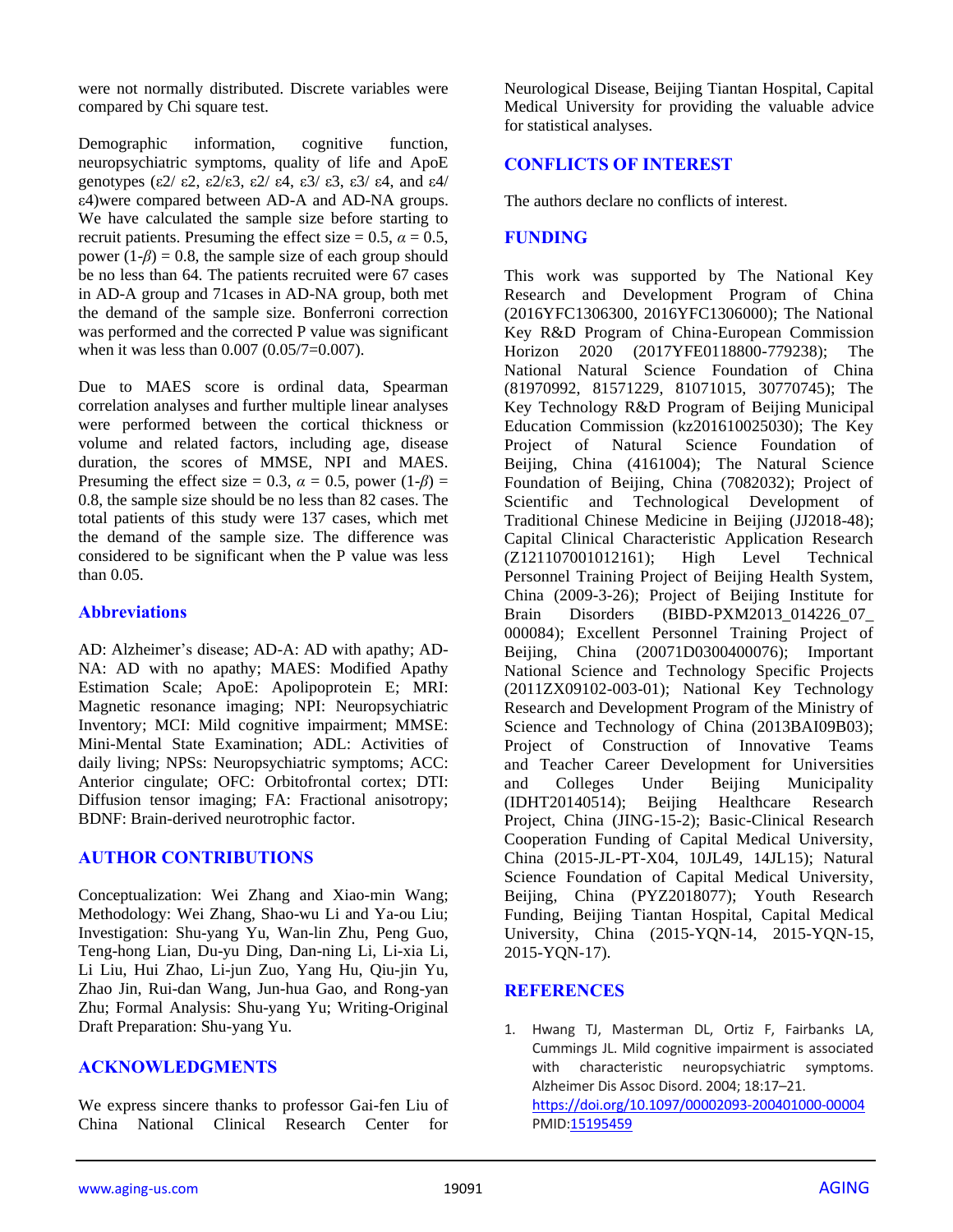- 2. Mega MS, Cummings JL, Fiorello T, Gornbein J. The spectrum of behavioral changes in Alzheimer's disease. Neurology. 1996; 46:130–35. <https://doi.org/10.1212/wnl.46.1.130> PMID[:8559361](https://pubmed.ncbi.nlm.nih.gov/8559361)
- 3. Onyike CU, Sheppard JM, Tschanz JT, Norton MC, Green RC, Steinberg M, Welsh-Bohmer KA, Breitner JC, Lyketsos CG. Epidemiology of apathy in older adults: the cache county study. Am J Geriatr Psychiatry. 2007; 15:365–75. <https://doi.org/10.1097/01.JGP.0000235689.42910.0d>

PMID[:17463187](https://pubmed.ncbi.nlm.nih.gov/17463187)

- 4. Turró-Garriga O, López-Pousa S, Vilalta-Franch J, Turón-Estrada A, Pericot-Nierga I, Lozano-Gallego M, Hernández-Ferràndiz M, Soler-Cors O, Planas-Pujol X, Monserrat-Vila S, Garre-Olmo J. [A longitudinal study of apathy in patients with Alzheimer's disease]. Rev Neurol. 2009; 48:7–13. PMID[:19145559](https://pubmed.ncbi.nlm.nih.gov/19145559)
- 5. Robert PH, Berr C, Volteau M, Bertogliati C, Benoit M, Sarazin M, Legrain S, Dubois B, and PréAL study. Apathy in patients with mild cognitive impairment and the risk of developing dementia of Alzheimer's disease: a one-year follow-up study. Clin Neurol Neurosurg. 2006; 108:733–36. <https://doi.org/10.1016/j.clineuro.2006.02.003> PMID[:16567037](https://pubmed.ncbi.nlm.nih.gov/16567037)
- 6. Li XL, Hu N, Tan MS, Yu JT, Tan L. Behavioral and psychological symptoms in Alzheimer's disease. BioMed Res Int. 2014; 2014:927804. <https://doi.org/10.1155/2014/927804> PMID[:25133184](https://pubmed.ncbi.nlm.nih.gov/25133184)
- 7. Theleritis C, Politis A, Siarkos K, Lyketsos CG. A review of neuroimaging findings of apathy in Alzheimer's disease. Int Psychogeriatr. 2014; 26:195–207. <https://doi.org/10.1017/S1041610213001725> PMID[:24135083](https://pubmed.ncbi.nlm.nih.gov/24135083)
- 8. Zhao QF, Tan L, Wang HF, Jiang T, Tan MS, Tan L, Xu W, Li JQ, Wang J, Lai TJ, Yu JT. Corrigendum to: "the prevalence of neuropsychiatric symptoms in Alzheimer's disease: systematic review and metaanalysis" [J. Affect. Disord. 190 (2016) 264-271]. J Affect Disord. 2016; 206:8. <https://doi.org/10.1016/j.jad.2016.04.054>

PMID[:27455352](https://pubmed.ncbi.nlm.nih.gov/27455352)

9. Geda YE, Schneider LS, Gitlin LN, Miller DS, Smith GS, Bell J, Evans J, Lee M, Porsteinsson A, Lanctôt KL, Rosenberg PB, Sultzer DL, Francis PT, et al, and Neuropsychiatric Syndromes Professional Interest Area of ISTAART. Neuropsychiatric symptoms in Alzheimer's disease: past progress and anticipation of the future. Alzheimers Dement. 2013; 9:602–08.

<https://doi.org/10.1016/j.jalz.2012.12.001> PMID[:23562430](https://pubmed.ncbi.nlm.nih.gov/23562430)

- 10. Masters MC, Morris JC, Roe CM. "noncognitive" symptoms of early Alzheimer disease: a longitudinal analysis. Neurology. 2015; 84:617–22. <https://doi.org/10.1212/WNL.0000000000001238> PMI[D:25589671](https://pubmed.ncbi.nlm.nih.gov/25589671)
- 11. Lanctôt KL, Amatniek J, Ancoli-Israel S, Arnold SE, Ballard C, Cohen-Mansfield J, Ismail Z, Lyketsos C, Miller DS, Musiek E, Osorio RS, Rosenberg PB, Satlin A, et al. Neuropsychiatric signs and symptoms of Alzheimer's disease: new treatment paradigms. Alzheimers Dement (N Y). 2017; 3:440–49. <https://doi.org/10.1016/j.trci.2017.07.001> PMI[D:29067350](https://pubmed.ncbi.nlm.nih.gov/29067350)
- 12. Lechowski L, Benoit M, Chassagne P, Vedel I, Tortrat D, Teillet L, Vellas B. Persistent apathy in Alzheimer's disease as an independent factor of rapid functional decline: the REAL longitudinal cohort study. Int J Geriatr Psychiatry. 2009; 24:341–46. <https://doi.org/10.1002/gps.2125> PMI[D:18814198](https://pubmed.ncbi.nlm.nih.gov/18814198)
- 13. Bettens K, Sleegers K, Van Broeckhoven C. Genetic insights in Alzheimer's disease. Lancet Neurol. 2013; 12:92–104. [https://doi.org/10.1016/S1474-4422\(12\)70259-4](https://doi.org/10.1016/S1474-4422(12)70259-4) PMI[D:23237904](https://pubmed.ncbi.nlm.nih.gov/23237904)
- 14. Liu CC, Liu CC, Kanekiyo T, Xu H, Bu G. Apolipoprotein E and Alzheimer disease: risk, mechanisms and therapy. Nat Rev Neurol. 2013; 9:106–18. <https://doi.org/10.1038/nrneurol.2012.263> PMI[D:23296339](https://pubmed.ncbi.nlm.nih.gov/23296339)
- 15. Burke SL, Maramaldi P, Cadet T, Kukull W. Neuropsychiatric symptoms and apolipoprotein E: associations with eventual Alzheimer's disease development. Arch Gerontol Geriatr. 2016; 65:231–38. <https://doi.org/10.1016/j.archger.2016.04.006> PMI[D:27111252](https://pubmed.ncbi.nlm.nih.gov/27111252)
- 16. Alvarez A, Aleixandre M, Linares C, Masliah E, Moessler H. Apathy and APOE4 are associated with reduced BDNF levels in Alzheimer's disease. J Alzheimers Dis. 2014; 42:1347–55. <https://doi.org/10.3233/JAD-140849> PMI[D:25024337](https://pubmed.ncbi.nlm.nih.gov/25024337)
- 17. Banning LC, Ramakers IH, Deckers K, Verhey FR, Aalten P. Apolipoprotein E and affective symptoms in mild cognitive impairment and Alzheimer's disease dementia: a systematic review and meta-analysis. Neurosci Biobehav Rev. 2019; 96:302–15. <https://doi.org/10.1016/j.neubiorev.2018.11.020> PMI[D:30513312](https://pubmed.ncbi.nlm.nih.gov/30513312)
- 18. Donovan NJ, Wadsworth LP, Lorius N, Locascio JJ, Rentz DM, Johnson KA, Sperling RA, Marshall GA, and Alzheimer Disease Neuroimaging Initiative. Regional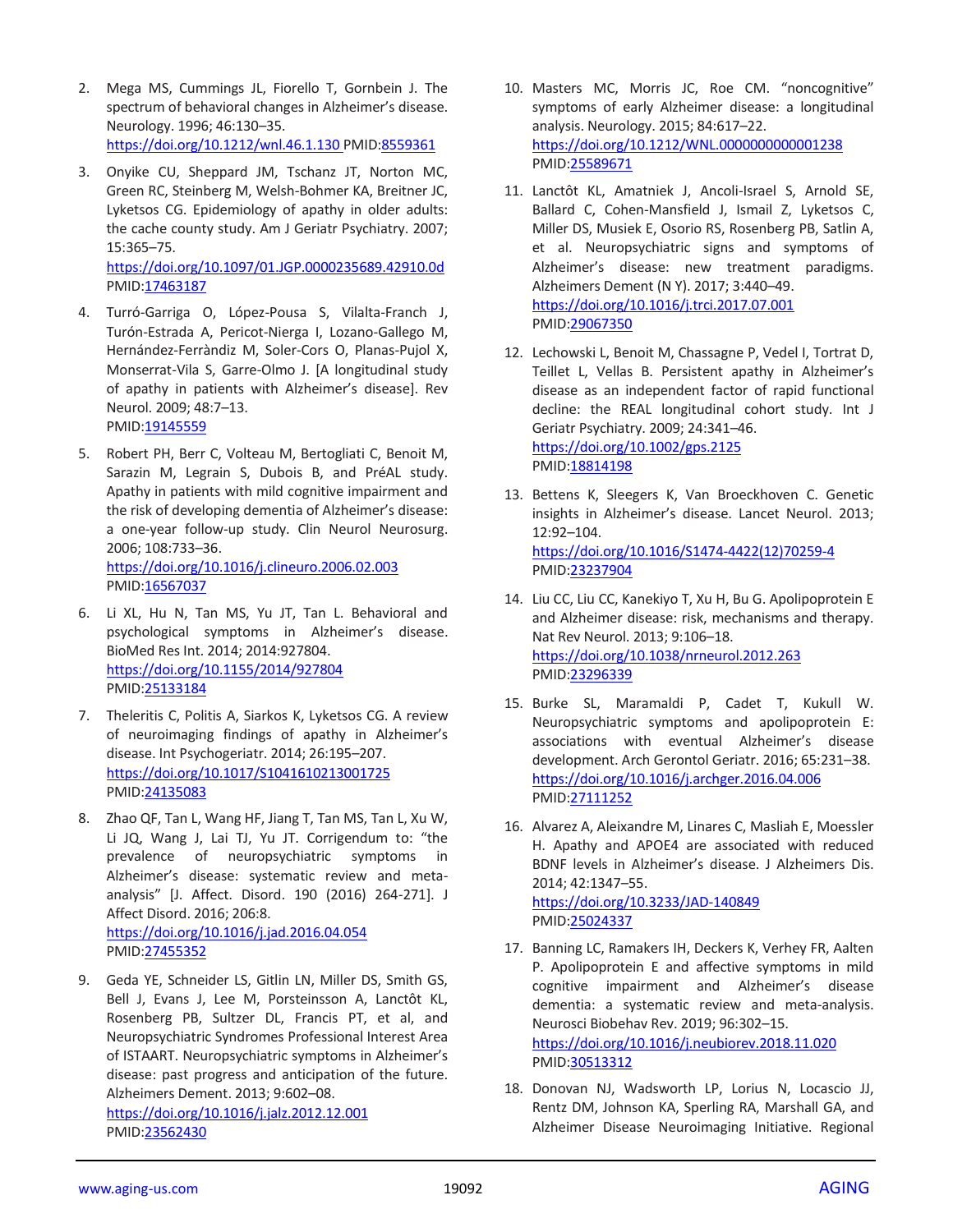cortical thinning predicts worsening apathy and hallucinations across the Alzheimer disease spectrum. Am J Geriatr Psychiatry. 2014; 22:1168–79. <https://doi.org/10.1016/j.jagp.2013.03.006> PMID[:23890751](https://pubmed.ncbi.nlm.nih.gov/23890751)

- 19. García-Alberca JM, Florido M, Cáceres M, Sánchez-Toro A, Lara JP, García-Casares N. Medial temporal lobe atrophy is independently associated with behavioural and psychological symptoms in Alzheimer's disease. Psychogeriatrics. 2019; 19:46–54. <https://doi.org/10.1111/psyg.12363> PMID[:30084177](https://pubmed.ncbi.nlm.nih.gov/30084177)
- 20. Agüera-Ortiz L, Hernandez-Tamames JA, Martinez-Martin P, Cruz-Orduña I, Pajares G, López-Alvarez J, Osorio RS, Sanz M, Olazarán J. Structural correlates of apathy in Alzheimer's disease: a multimodal MRI study. Int J Geriatr Psychiatry. 2017; 32:922–30. <https://doi.org/10.1002/gps.4548> PMID[:27428560](https://pubmed.ncbi.nlm.nih.gov/27428560)
- 21. Hahn C, Lim HK, Won WY, Ahn KJ, Jung WS, Lee CU. Apathy and white matter integrity in Alzheimer's disease: a whole brain analysis with tract-based spatial statistics. PLoS One. 2013; 8:e53493. <https://doi.org/10.1371/journal.pone.0053493> PMID[:23301077](https://pubmed.ncbi.nlm.nih.gov/23301077)
- 22. Moon Y, Moon WJ, Kim H, Han SH. Regional atrophy of the insular cortex is associated with neuropsychiatric symptoms in Alzheimer's disease patients. Eur Neurol. 2014; 71:223–29.

<https://doi.org/10.1159/000356343> PMID[:24480815](https://pubmed.ncbi.nlm.nih.gov/24480815)

23. Tunnard C, Whitehead D, Hurt C, Wahlund LO, Mecocci P, Tsolaki M, Vellas B, Spenger C, Kłoszewska I, Soininen H, Lovestone S, Simmons A, and AddNeuroMed Consortium. Apathy and cortical atrophy in Alzheimer's disease. Int J Geriatr Psychiatry. 2011; 26:741–48. <https://doi.org/10.1002/gps.2603>

PMID[:20872914](https://pubmed.ncbi.nlm.nih.gov/20872914)

- 24. Bruen PD, McGeown WJ, Shanks MF, Venneri A. Neuroanatomical correlates of neuropsychiatric symptoms in Alzheimer's disease. Brain. 2008; 131:2455–63. <https://doi.org/10.1093/brain/awn151> PMID[:18669506](https://pubmed.ncbi.nlm.nih.gov/18669506)
- 25. Marshall GA, Gatchel JR, Donovan NJ, Muniz MC, Schultz AP, Becker JA, Chhatwal JP, Hanseeuw BJ, Papp KV, Amariglio RE, Rentz DM, Sperling RA, Johnson KA. Regional tau correlates of instrumental activities of daily living and apathy in mild cognitive impairment and Alzheimer's disease dementia. J Alzheimers Dis. 2019; 67:757–68. <https://doi.org/10.3233/JAD-170578>

PMID[:30689584](https://pubmed.ncbi.nlm.nih.gov/30689584)

26. Huey ED, Lee S, Cheran G, Grafman J, Devanand DP, and Alzheimer's Disease Neuroimaging Initiative. Brain regions involved in arousal and reward processing are associated with apathy in Alzheimer's disease and frontotemporal dementia. J Alzheimers Dis. 2017; 55:551–58.

<https://doi.org/10.3233/JAD-160107> PMI[D:27802220](https://pubmed.ncbi.nlm.nih.gov/27802220)

27. Kos C, van Tol MJ, Marsman JB, Knegtering H, Aleman A. Neural correlates of apathy in patients with neurodegenerative disorders, acquired brain injury, and psychiatric disorders. Neurosci Biobehav Rev. 2016; 69:381–401.

<https://doi.org/10.1016/j.neubiorev.2016.08.012> PMI[D:27527825](https://pubmed.ncbi.nlm.nih.gov/27527825)

- 28. Levy R, Dubois B. Apathy and the functional anatomy of the prefrontal cortex-basal ganglia circuits. Cereb Cortex. 2006; 16:916–28. <https://doi.org/10.1093/cercor/bhj043> PMI[D:16207933](https://pubmed.ncbi.nlm.nih.gov/16207933)
- 29. Dubois B, Feldman HH, Jacova C, Hampel H, Molinuevo JL, Blennow K, DeKosky ST, Gauthier S, Selkoe D, Bateman R, Cappa S, Crutch S, Engelborghs S, et al. Advancing research diagnostic criteria for Alzheimer's disease: the IWG-2 criteria. Lancet Neurol. 2014; 13:614–29. [https://doi.org/10.1016/S1474-4422\(14\)70090-0](https://doi.org/10.1016/S1474-4422(14)70090-0)

PMI[D:24849862](https://pubmed.ncbi.nlm.nih.gov/24849862)

- 30. Starkstein SE, Mayberg HS, Preziosi TJ, Andrezejewski P, Leiguarda R, Robinson RG. Reliability, validity, and clinical correlates of apathy in Parkinson's disease. J Neuropsychiatry Clin Neurosci. 1992; 4:134–39. <https://doi.org/10.1176/jnp.4.2.134> PMID[:1627973](https://pubmed.ncbi.nlm.nih.gov/1627973)
- 31. Marin RS. Differential diagnosis and classification of apathy. Am J Psychiatry. 1990; 147:22–30. <https://doi.org/10.1176/ajp.147.1.22> PMI[D:2403472](https://pubmed.ncbi.nlm.nih.gov/2403472)
- 32. Starkstein SE. Apathy in Parkinson's disease: diagnostic and etiological dilemmas. Mov Disord. 2012; 27:174–78. <https://doi.org/10.1002/mds.24061> PMI[D:22237755](https://pubmed.ncbi.nlm.nih.gov/22237755)
- 33. Reuter M, Rosas HD, Fischl B. Highly accurate inverse consistent registration: a robust approach. Neuroimage. 2010; 53:1181–96. <https://doi.org/10.1016/j.neuroimage.2010.07.020> PMI[D:20637289](https://pubmed.ncbi.nlm.nih.gov/20637289)
- 34. Reuter M, Schmansky NJ, Rosas HD, Fischl B. Withinsubject template estimation for unbiased longitudinal image analysis. Neuroimage. 2012; 61:1402–18. <https://doi.org/10.1016/j.neuroimage.2012.02.084> PMI[D:22430496](https://pubmed.ncbi.nlm.nih.gov/22430496)